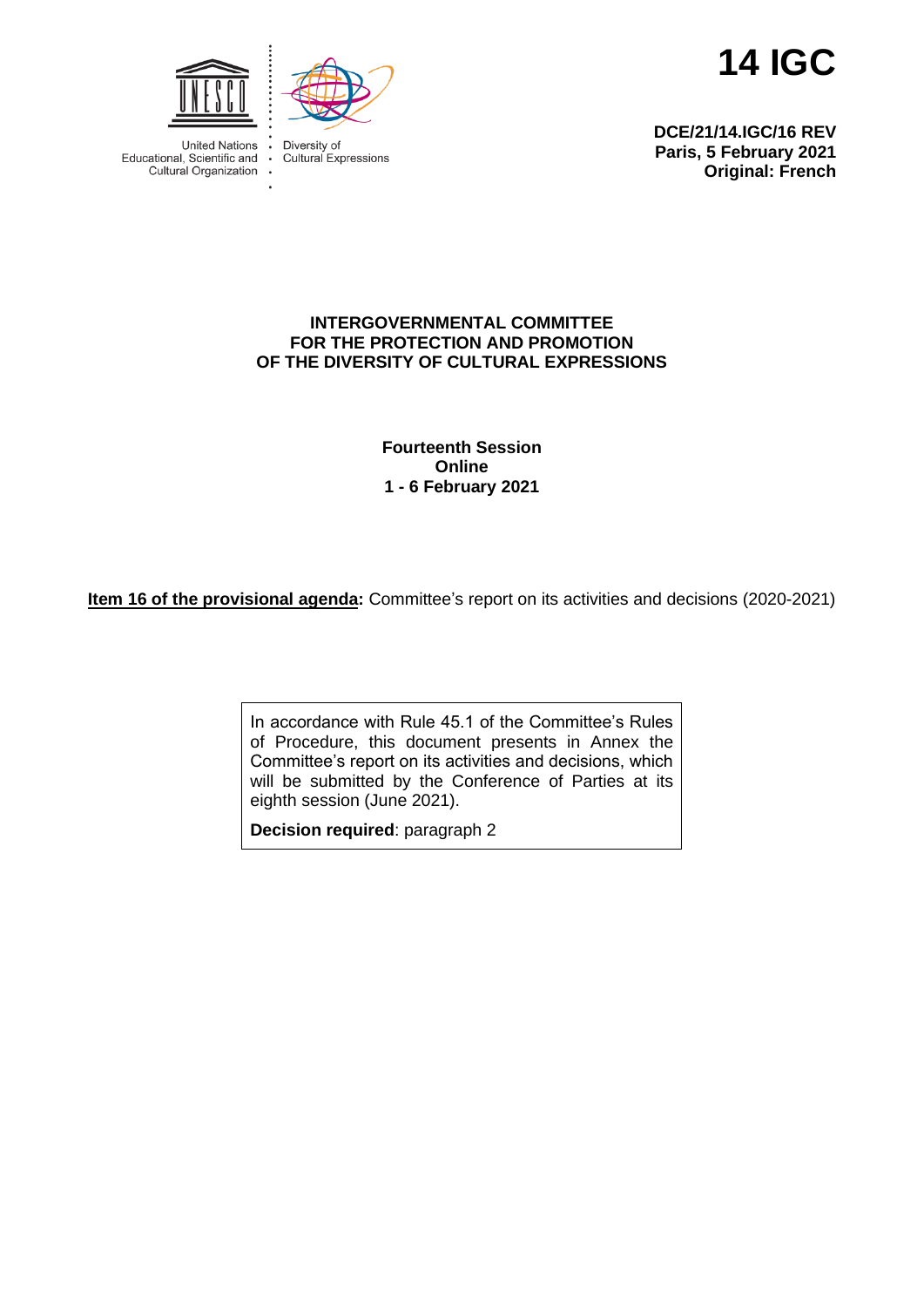- 1. Rule 45.1 of the Rules of Procedure of the Intergovernmental Committee for the Protection and Promotion of the Diversity of Cultural Expressions (hereinafter referred to as "the Committee") stipulates that it shall present a report on its activities and decisions to the Conference of Parties. In accordance with [Decision 12.IGC 13,](https://en.unesco.org/creativity/sites/creativity/files/12igc_decisions_en.pdf#page=33) the Committee's thirteenth session was held in February 2020 and its annual sessions are now held at the beginning of the year. This report therefore covers the period from February 2020 to February 2021, in accordance with the work plan, of which the Committee took note at its thirteenth session [\(Decision 13.IGC 11\)](https://en.unesco.org/creativity/sites/creativity/files/sessions/13igc_decisions_en.pdf#page=9). The report annexed to this document has been revised by the Secretariat during the Committee's fourteenth session prior to its adoption.
- 2. The Committee may wish to adopt the following decision:

# **DRAFT DECISION 14.IGC 16**

*The Committee,*

- *1. Having examined Document DCE/21/14.IGC/16 REV and its Annex,*
- *2. Recalling its Decision 13.IGC 11,*
- *3. Adopts the report on its activities and decisions for the period 2020-2021;*
- *4. Submits the report to the eighth session of the Conference of Parties.*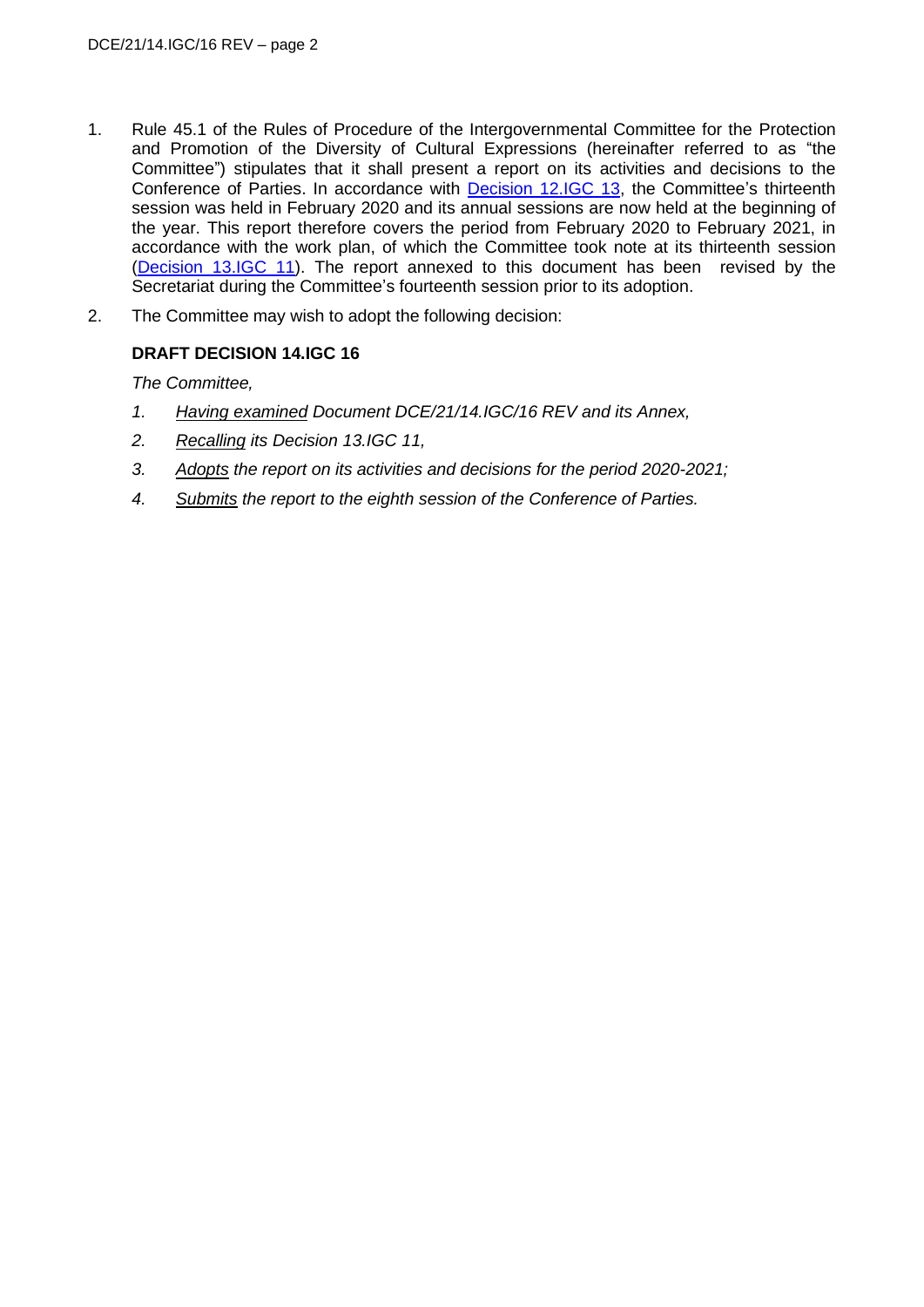## **ANNEX**

### **Report of the Committee to the Conference of Parties on its activities and decisions 2020-2021**

### **I. Background**

1. The Intergovernmental Committee for the Protection and Promotion of the Diversity of Cultural Expressions (hereinafter "the Committee") is composed of representatives of 24 Parties to the Convention on the Protection and Promotion of the Diversity of Cultural Expressions (hereinafter "the Convention"), elected by the Conference of Parties for a term of four years, in accordance with the principles of equitable geographical representation and rotation. The Committee shall meet annually and may meet in extraordinary session at the request of at least two thirds of its Members to discuss specific issues, in accordance with Rule 2 of its Rules of Procedure. The annual sessions of the Committee provide Members with forums for discussion and decision-making, to guide the implementation of the Convention at the international level. These working sessions allow them to translate the priorities set by the Conference of Parties into a biennial work plan and to make decisions that guide the implementation of the Convention at the national level also. The report of the Committee on its activities and decisions thus enables the Conference of Parties to be informed of the Committee's progress in implementing its work plan, guided by the resolutions approved by the Conference of Parties as well as by the expected results of UNESCO's Programme and Budget (C/5), as adopted by the General Conference. The present report outlines the activities and decisions of the Committee since the last Conference of Parties in June 2019.

#### **II. Composition of the Committee**

2. At its seventh session (4-7 June 2019), the Conference of Parties elected 12 members of the Committee, in accordance with Rule 16 of its Rules of Procedure. The 24 Member States of the Committee and their terms of office are as follows:

| <b>Group I</b>                   |           |  |  |
|----------------------------------|-----------|--|--|
| Austria                          | 2019-2023 |  |  |
| Canada                           | 2017-2021 |  |  |
| Denmark                          | 2019-2023 |  |  |
| Finland                          | 2017-2021 |  |  |
| <b>Group II</b>                  |           |  |  |
| Armenia                          | 2019-2023 |  |  |
| Azerbaijan                       | 2019-2023 |  |  |
| Croatia                          | 2017-2021 |  |  |
| 2017-2021<br>Latvia              |           |  |  |
| <b>Group III</b>                 |           |  |  |
| Argentina                        | 2017-2021 |  |  |
| Brazil                           | 2019-2023 |  |  |
| Colombia                         | 2017-2021 |  |  |
| Ecuador                          | 2019-2023 |  |  |
| Saint Vincent and the Grenadines | 2019-2023 |  |  |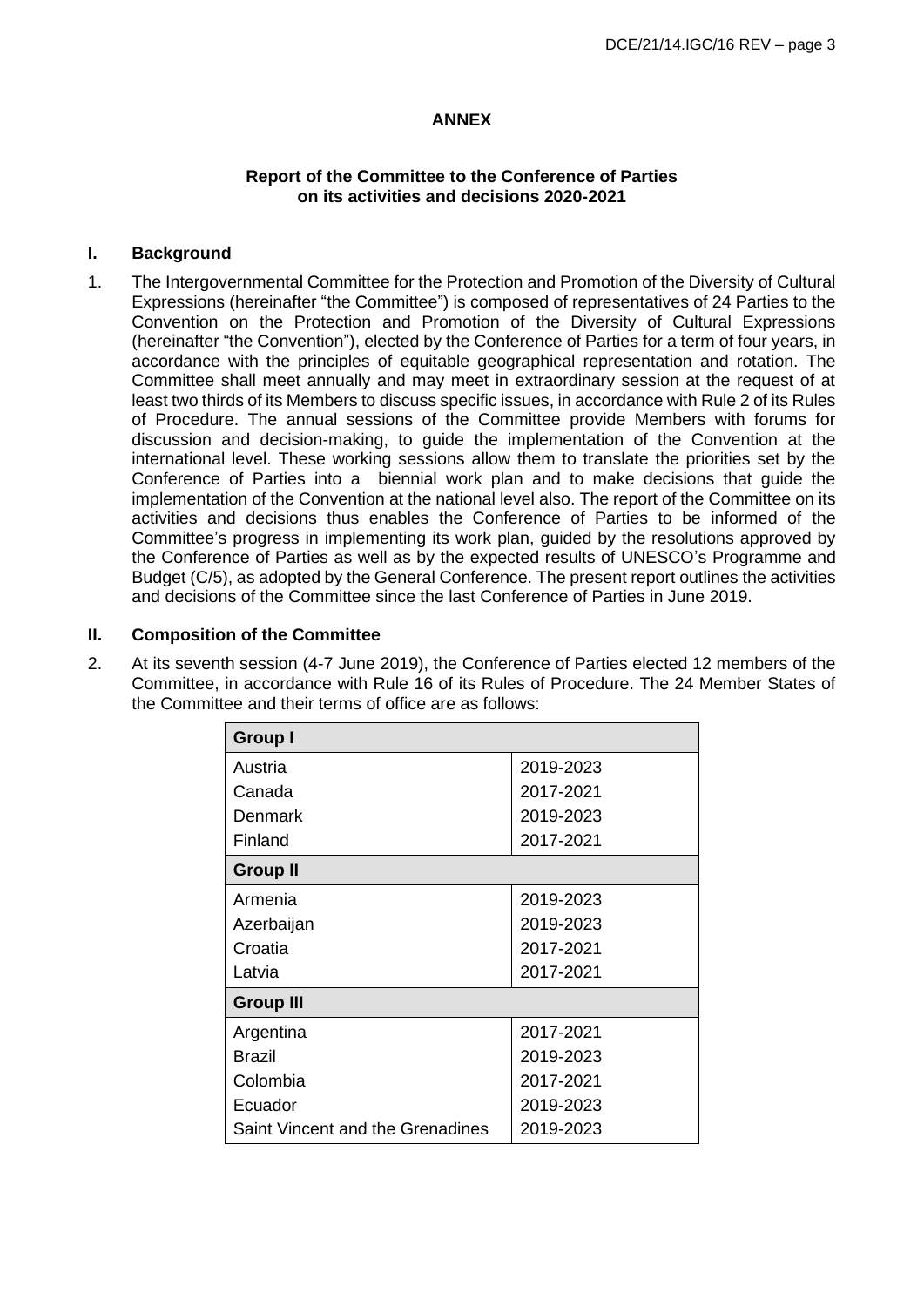| <b>Group IV</b>                |           |  |  |
|--------------------------------|-----------|--|--|
| China                          | 2017-2021 |  |  |
| Mongolia                       | 2019-2023 |  |  |
| 2017-2021<br>Republic of Korea |           |  |  |
| Group V(a)                     |           |  |  |
| <b>Burkina Faso</b>            | 2019-2023 |  |  |
| Ethiopia                       | 2019-2023 |  |  |
| Kenya                          | 2017-2021 |  |  |
| Mali                           | 2017-2021 |  |  |
| Senegal                        | 2019-2023 |  |  |
| Group V(b)                     |           |  |  |
| Egypt                          | 2017-2021 |  |  |
| Iraq                           | 2017-2021 |  |  |
| Qatar                          | 2019-2023 |  |  |

# **III. Meetings of the Committee**

3. Since the seventh session of the Conference of Parties, the Committee has met twice in ordinary session (see table below). In accordance with Rule 12.1 of its Rules of Procedure, the Committee shall elect a Bureau at the end of each ordinary session, whose term of office shall continue until the next ordinary session. At its thirteenth ordinary session, the Committee suspended the application of Rule 12.1 of its Rules of Procedure to proceed with the election of the Chairperson of the fourteenth session [\(Decision 13.IGC 14\)](https://en.unesco.org/creativity/sites/creativity/files/sessions/13igc_decisions_en.pdf#page=15). The Bureau agreed that the fourteenth session of the Committee, originally scheduled to take place from 2 to 5 February, would be held online from 1 to 6 February 2021.

| <b>Sessions</b>                                                | <b>Members of the Bureau</b> |                                                                                          | <b>Dates</b>           |
|----------------------------------------------------------------|------------------------------|------------------------------------------------------------------------------------------|------------------------|
| Thirteenth<br>session,<br><b>UNESCO</b><br><b>Headquarters</b> | Chairperson:                 | Mr Mzalendo Kibunjia<br>(Kenya)                                                          |                        |
|                                                                | Rapporteur:<br>Replaced by:  | Mr Falah Al-Ani (Iraq)<br>Ms Won Young Kim<br>(Republic of Korea)                        | 11-14 February<br>2020 |
|                                                                |                              | Vice-Chairpersons: Argentina', Croatia, Finland<br>and Republic of Korea                 |                        |
| Fourteenth<br>session,<br>Online                               | Chairperson:                 | Mr Park Yang-woo<br>(Republic of Korea)                                                  |                        |
|                                                                | Rapporteur:                  | Ms Anna Steiner (Austria)                                                                | 1-6 February<br>2021   |
|                                                                |                              | Vice-Chairpersons: Azerbaijan, Egypt, Saint<br>Vincent and the Grenadines<br>and Senegal |                        |

- 4. The responsibilities and functions of the Committee are established in Articles 18.4 and 23 of the Convention and include:
	- promoting the objectives of the Convention, encouraging and monitoring its implementation;
	- preparing the operational guidelines for the implementation of the provisions of the Convention;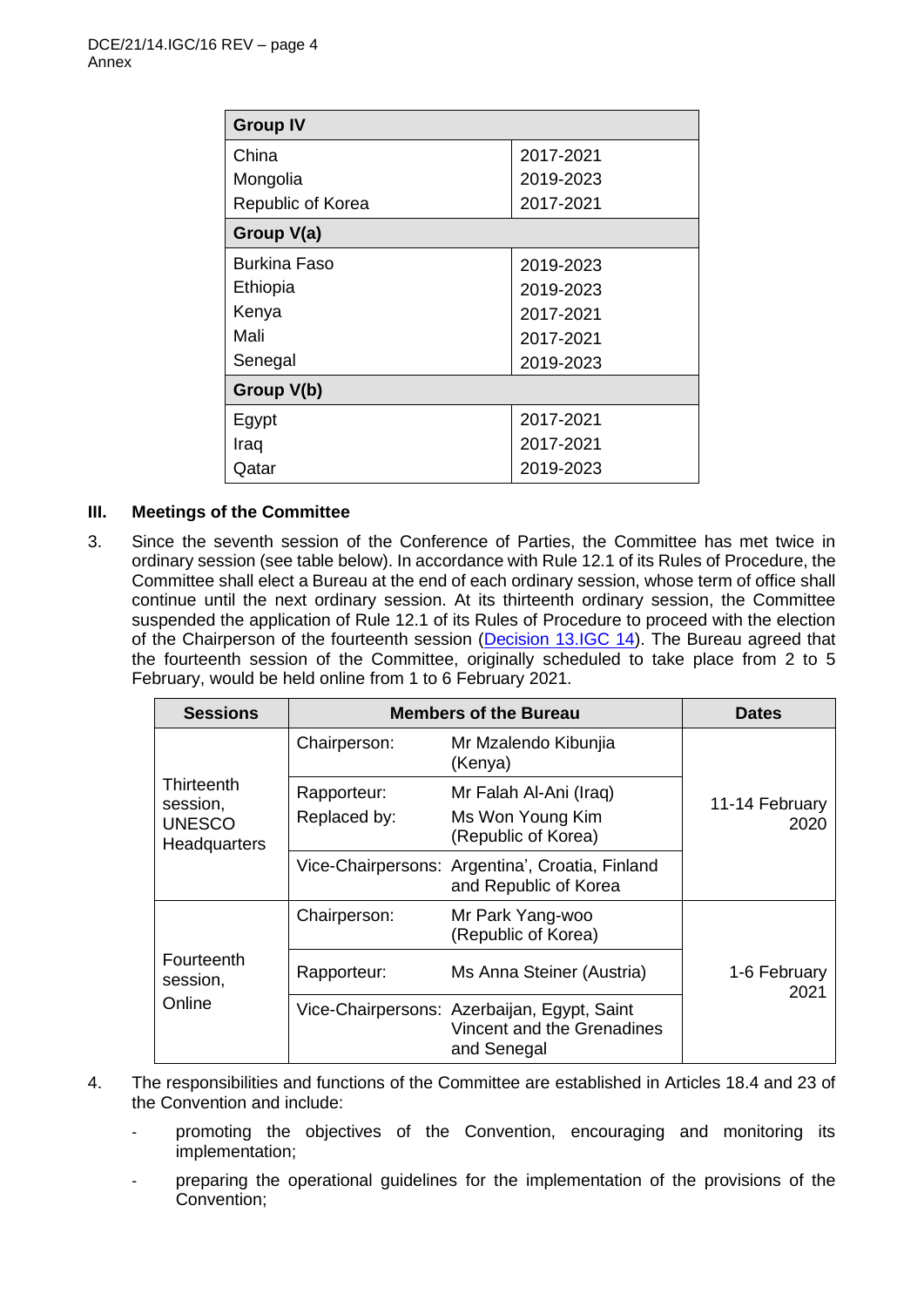- transmitting to the Conference of Parties quadrennial periodic reports from Parties, together with comments and summaries;
- establishing procedures and other mechanisms for consultation aimed at promoting the objectives and principles of this Convention in other international forums;
- evaluating funding requests under the International Fund for Cultural Diversity (IFCD);
- inviting, at any time, public or private organisations or individuals to participate in its meetings for consultation on specific issues.

## **IV. Activities of the Committee**

- 5. Since the seventh session of the Conference of Parties (June 2019), the Committee's main activities and decisions have been guided by requests from the Conference of Parties in its [Resolution 7.CP 14,](https://en.unesco.org/creativity/sites/creativity/files/sessions/7cp_resolutions_en.pdf#page=22) on the basis of which it established its work plan for the period 2020-2021 [\(Decision 13.IGC 11\)](https://en.unesco.org/creativity/sites/creativity/files/sessions/13igc_decisions_en.pdf#page=9), namely:
	- implementation of the global capacity-building strategy in order to design, implement and monitor policies and measures to promote and protect the diversity of cultural expressions through on-demand technical assistance, mentoring and peer-to-peer learning activities delivered through the Expert Facility and multi-stakeholder consultation processes at the national level (see [Document DCE/21/14.IGC/6\)](https://en.unesco.org/creativity/sites/creativity/files/sessions/dce-21-14igc.6_quadrenial_periodic_reports_en_20210131.pdf);
	- implementation of the IFCD and recommendations from its second external evaluation in order to develop a new fundraising and communication strategy, revision of the resultsbased management framework, and undertaking, if necessary, a revision of the guidelines on the use of the IFCD resources and to present their results to the Conference of Parties at its eighth session (see [Document DCE/21/14.IGC/9\)](https://en.unesco.org/creativity/sites/creativity/files/sessions/14igc_9_ifcd_recommendations_en_0.pdf);
	- implementation of capacity-building activities, advocacy and training programmes related to preferential treatment measures, recognized under the Convention as an innovative mechanism to address the imbalance in trade relations and mobility barriers (see [Document DCE/21/14.IGC/12\)](https://en.unesco.org/creativity/sites/creativity/files/sessions/14igc_12_preferential_treatment_en.pdf);
	- implementation of policy monitoring activities to assess the impact of the Convention and demonstrate its relevance to the Sustainable Development Goals through the collection and analysis of data, information and good practices based on the Parties' quadrennial periodic reports, the national digital roadmaps and other sources, and sharing the results through the publication of research papers, the third edition of the Global Report series as well as through the Policy Monitoring Platform (see [Document DCE/21/14.IGC/6\)](https://en.unesco.org/creativity/sites/creativity/files/sessions/dce-21-14igc.6_quadrenial_periodic_reports_en_20210131.pdf);
	- pursuing synergies in the monitoring of policies and measures related to the 1980 Recommendation concerning the Status of the Artist as well as with the activities of the Communication and Information Sector and the Division for Gender Equality (see [Document DCE/21/14.IGC/13\)](https://en.unesco.org/creativity/sites/creativity/files/sessions/14igc_13_1980_recommendation_en.pdf);
	- supporting the participation of civil society in the work of the Convention's governing bodies, and implementing stakeholder outreach and advocacy activities to raise awareness of the Convention (see [Document DCE/21/14.IGC/15](https://en.unesco.org/creativity/sites/creativity/files/sessions/14igc.15rev_civil_society_en_0.pdf) REV).
- 6. The table below provides a detailed overview of progress made in the implementation of the activities and decisions of the Committee at its thirteenth and fourteenth sessions, in accordance with its work plan for the 2020-2021 period.

### **V. Conclusion and next steps**

7. The table below shows that the Committee has endeavoured to translate the priorities established by the Conference of Parties in its [Resolution 7.CP 14](https://en.unesco.org/creativity/sites/creativity/files/sessions/7cp_resolutions_en.pdf#page=22) into decisions and calls for action by Parties and/or the Secretariat in order for them to have an impact on the implementation of the Convention at national and international level. However, a number of these actions, primarily those to be undertaken by the Secretariat, are highly dependent on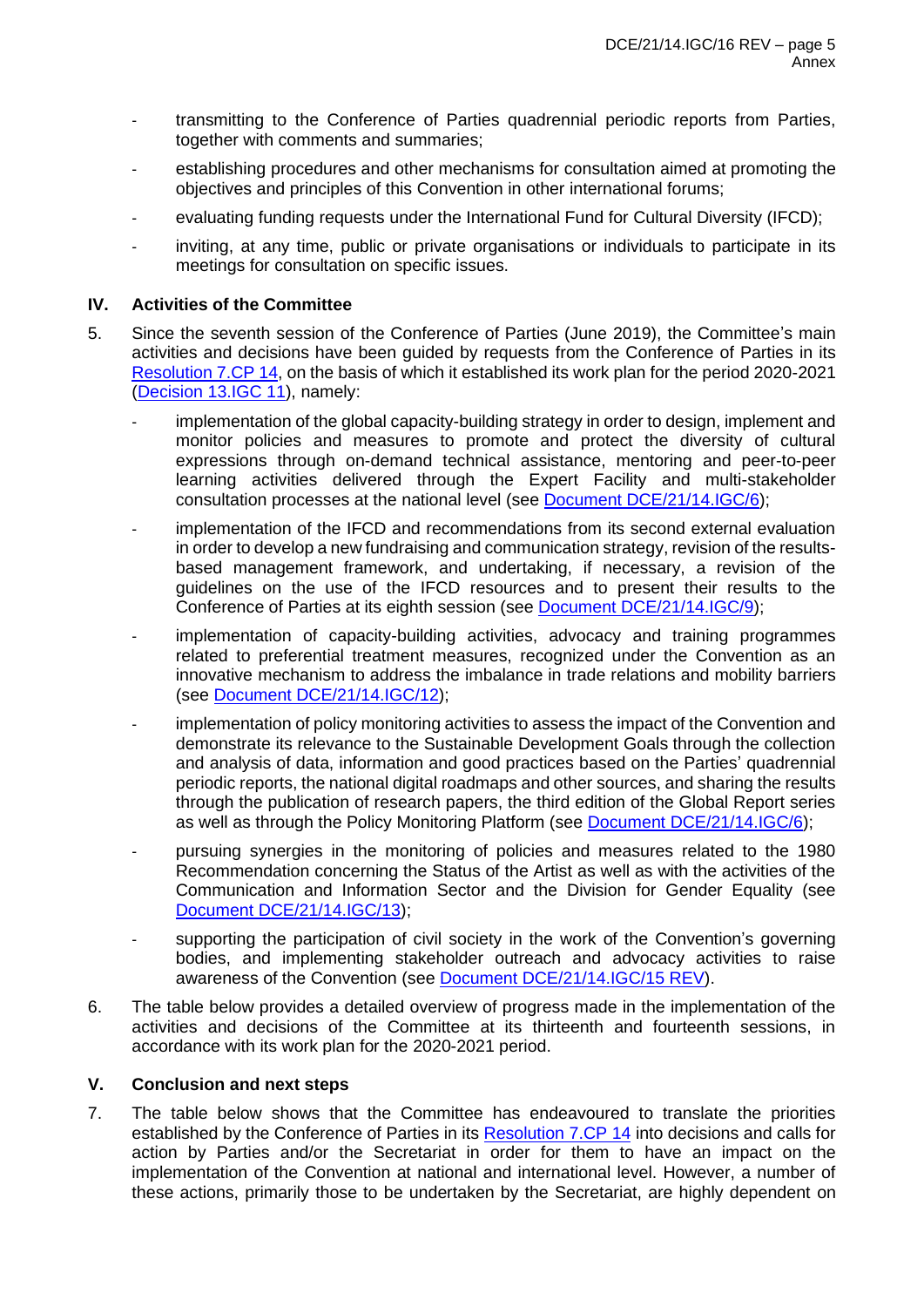voluntary contributions by Parties. While international cooperation and assistance programmes attract significant support from approximately ten partners (see [Document DCE/21/14.IGC/4\)](https://en.unesco.org/creativity/sites/creativity/files/sessions/14igc_4_secretariat_report_en_1.pdf), the same cannot be said of the IFCD, whose viability is a major concern for the Committee.

- 8. Indeed, the IFCD has registered a growing imbalance between the human and financial resources mobilized both by Parties (and the non-governmental organizations operating within them) and by the Secretariat when managing calls for funding requests and the number of requests that the Committee is able to approve each year depending on available funds. Without a regular and sustained influx of voluntary contributions from Parties, this trend cannot be reversed. Furthermore, like the fundraising and communication strategy 2013-2018, the external evaluation of which is presented in [Document DCE/21/14.IGC/INF.11,](https://en.unesco.org/creativity/sites/creativity/files/sessions/14igc_inf11_fundraising_strategy_en.pdf) the implementation new strategy for the 2021-2023 period adopted by the fourteenth session of the Committee<sup>1</sup> will depend on voluntary contributions, and in particular on the possibility of securing a Resource Mobilization Officer within the Secretariat. At the same time, the Committee, in its [Decision 13.IGC 5b,](https://en.unesco.org/creativity/sites/creativity/files/sessions/13igc_decisions_en.pdf#page=5) requested the Secretariat to carry out an analysis of the Guidelines on the Use of the Resources of the IFCD, with a view to their possible revision or update (see [Document DCE/21/14.IGC/10\)](https://en.unesco.org/creativity/sites/creativity/files/sessions/dce-21-14.igc-10_analysis_ifcd_guidelines_en_0.pdf). At its fourteenth session, the Committee decided to update and revise the guidelines and requested a preliminary draft to be submitted by the Secretariat at its fifteenth session in February 2022..
- 9. Other actions requested by the Committee depend on voluntary contributions, such as the launch of an assistance programme dedicated to the implementation of the Convention in the digital environment, for which a concept note is contained in Document DCE/21/14.IGC/14, and the participation of civil society representatives in the work of the Convention's governing bodies, as envisaged in the Operational Guidelines on the "Role and Participation of Civil Society". 2
- 10. Lastly, in accordance with paragraph 19 of the operational guidelines on "Information Sharing and Transparency", the Secretariat forwards to the Committee before its ordinary sessions preceding every two Conference of Parties (i.e., every four years) "a report monitoring the implementation of the Convention at the international level on the basis of the information and data derived from the quadrennial periodic reports and other sources. The report will highlight transversal issues as well as challenges identified in the reports to be addressed in the future implementation of the Convention." Since 2015, this monitoring report is available as the *Re|Shaping Cultural Policies* Global Report on the 2005 Convention, the first two editions of which and the third, currently in preparation, were only possibly thanks to voluntary contributions, particularly the project "Reshaping Cultural Policies for the Promotion of Fundamental Freedoms and the Diversity of Cultural Expressions" funded by the Government of Sweden through the Swedish International Development Cooperation Agency. The funds needed to prepare the fourth edition of this report have not yet been secured.

<sup>1.</sup> Also contained in [Document DCE/21/14.IGC/INF.11.](https://en.unesco.org/creativity/sites/creativity/files/sessions/14igc_inf11_fundraising_strategy_en.pdf)

<sup>2.</sup> For a brief overview of the collaboration with civil society in implementing the Convention, see Document DCE/21/14.IGC/15 REV.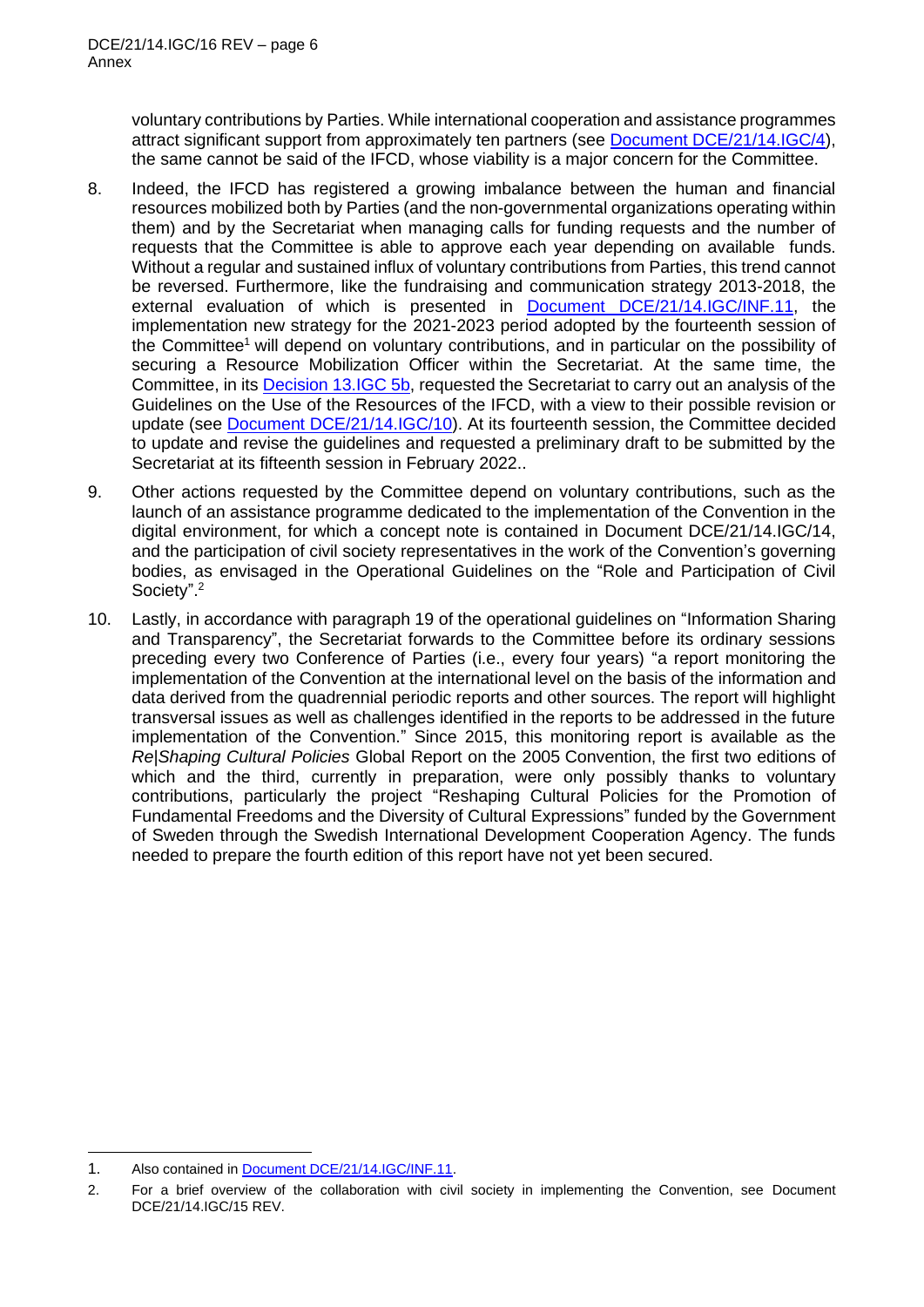| 40 C/5 - Expected result 7: Policies and measures to promote the diversity of<br>cultural expressions designed and implemented by Member States, in<br>particular through the effective implementation of the 2005 Convention |                                                                                                                                                                                                                                           | Work plan for activities of the Committee (2020-2021)                                                                                                                                                                                                                                                                                                                                   |                                                                                                                                                                                                                                                                                                                                                                                                                                                                                                                                                                                                                                                                                                                                                                                                                                                                                                                                                                                                                                      |  |
|-------------------------------------------------------------------------------------------------------------------------------------------------------------------------------------------------------------------------------|-------------------------------------------------------------------------------------------------------------------------------------------------------------------------------------------------------------------------------------------|-----------------------------------------------------------------------------------------------------------------------------------------------------------------------------------------------------------------------------------------------------------------------------------------------------------------------------------------------------------------------------------------|--------------------------------------------------------------------------------------------------------------------------------------------------------------------------------------------------------------------------------------------------------------------------------------------------------------------------------------------------------------------------------------------------------------------------------------------------------------------------------------------------------------------------------------------------------------------------------------------------------------------------------------------------------------------------------------------------------------------------------------------------------------------------------------------------------------------------------------------------------------------------------------------------------------------------------------------------------------------------------------------------------------------------------------|--|
| Performance indicators                                                                                                                                                                                                        | Assessment according to the<br>following:                                                                                                                                                                                                 | Priorities identified by the<br><b>Conference of Parties (Resolution</b><br>7.CP 14)                                                                                                                                                                                                                                                                                                    | Activities and decisions of the<br><b>Committee</b>                                                                                                                                                                                                                                                                                                                                                                                                                                                                                                                                                                                                                                                                                                                                                                                                                                                                                                                                                                                  |  |
| Sound governance exercised<br>1.<br>through the adoption and<br>implementation of strategic<br>resolutions/decisions of the<br>governing bodies of the 2005<br>Convention                                                     | Priorities established through<br>the Conference of Parties'<br><b>Resolutions</b><br>Resolutions are reflected in<br>the Intergovernmental<br>Committee work plan and<br>implemented through<br>Intergovernmental Committee<br>decisions | Strengthen the governance of the<br>International Fund for Cultural<br>Diversity (IFCD) by revising the<br>guidelines on the use of IFCD<br>resources, if necessary<br>Undertake stakeholder outreach<br>and advocacy activities to raise<br>awareness of the Convention<br>Encourage and support civil<br>society participation in the work of<br>the Convention's governing<br>bodies | Organization of two ordinary sessions<br>of the Committee (13.IGC and<br>14.IGC) and a meeting of the Bureau<br>of the fourteenth session<br>Analysis of the guidelines on the use<br>of the IFCD resources and decision<br>to update and revise them (Decision<br>14.IGC 10)<br>Civil society meetings with the<br>Bureau of the thirteenth and<br>fourteenth sessions of the Committee<br>Consideration of the report of the<br>second edition of the Civil Society<br>Forum (Decision 13.IGC 10)<br>Networking meeting of UNESCO<br>Chairs and Category 2 Centres under<br>the auspices of UNESCO operating<br>in the fields covered by the<br>Convention, held alongside the<br>thirteenth session of the Committee<br>Request for close collaboration<br>between the Secretariat and the<br>Bureau of the second edition of the<br>Civil Society Forum, with a view to<br>the organization of the third edition of<br>the Forum to be held prior to the<br>eighth session of the Conference of<br>Parties (Decision 14.IGC 15). |  |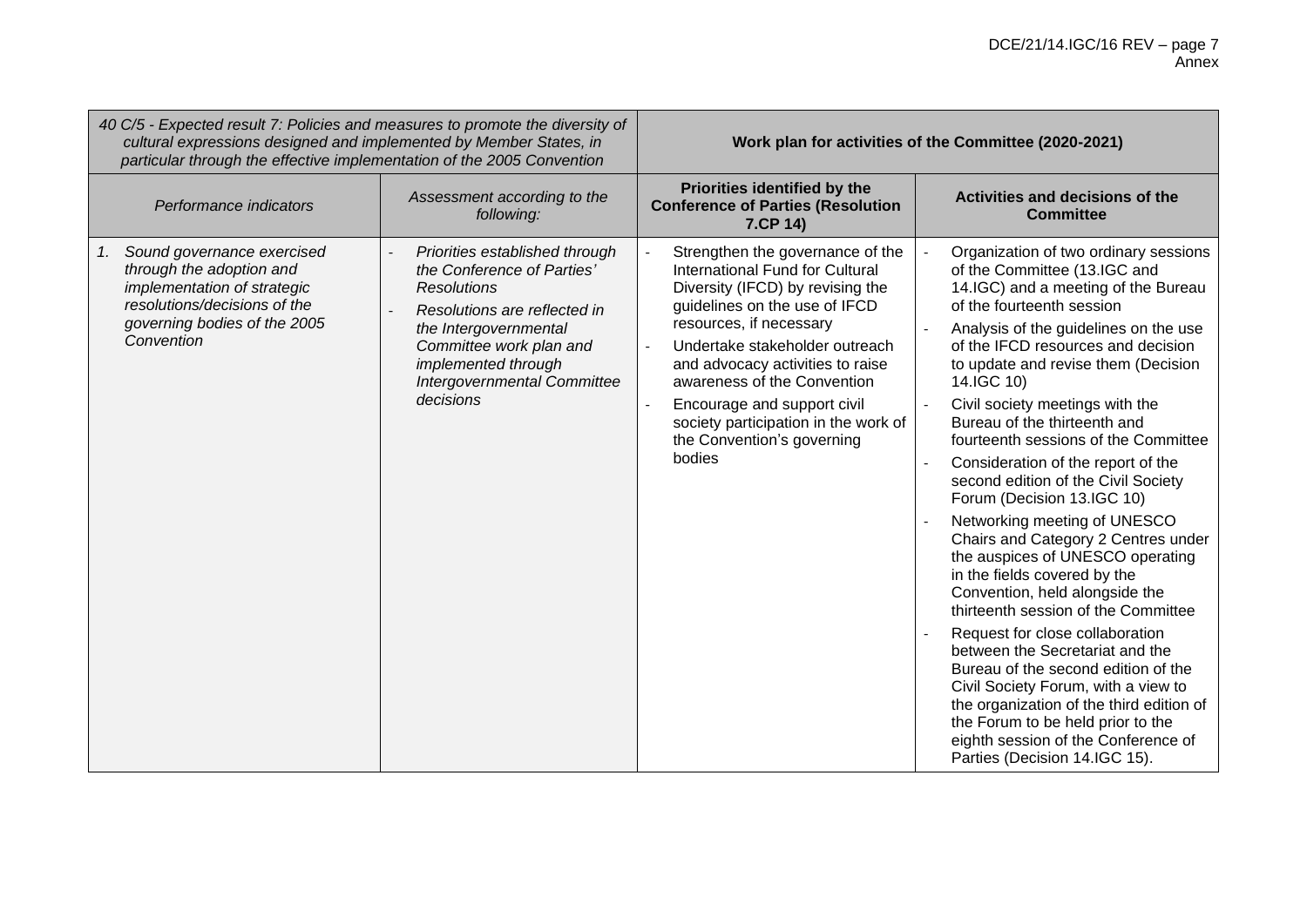| 40 C/5 - Expected result 7: Policies and measures to promote the diversity of<br>cultural expressions designed and implemented by Member States, in<br>particular through the effective implementation of the 2005 Convention                                          |                                                                                                                                                                                                                                                                                                                                                                                                                                                                               |                                                                                                                                                                                                                                                                                                                                                                                                                                                                                                                                                                                                                                                                                                                     | Work plan for activities of the Committee (2020-2021)                                                                                                                                                                                                                                                                                                                                                                                                                                                                                                                                                                                                                                                                                                                                                                                                                                                                                                                                                                                                                                                                                                        |
|------------------------------------------------------------------------------------------------------------------------------------------------------------------------------------------------------------------------------------------------------------------------|-------------------------------------------------------------------------------------------------------------------------------------------------------------------------------------------------------------------------------------------------------------------------------------------------------------------------------------------------------------------------------------------------------------------------------------------------------------------------------|---------------------------------------------------------------------------------------------------------------------------------------------------------------------------------------------------------------------------------------------------------------------------------------------------------------------------------------------------------------------------------------------------------------------------------------------------------------------------------------------------------------------------------------------------------------------------------------------------------------------------------------------------------------------------------------------------------------------|--------------------------------------------------------------------------------------------------------------------------------------------------------------------------------------------------------------------------------------------------------------------------------------------------------------------------------------------------------------------------------------------------------------------------------------------------------------------------------------------------------------------------------------------------------------------------------------------------------------------------------------------------------------------------------------------------------------------------------------------------------------------------------------------------------------------------------------------------------------------------------------------------------------------------------------------------------------------------------------------------------------------------------------------------------------------------------------------------------------------------------------------------------------|
| Performance indicators                                                                                                                                                                                                                                                 | Assessment according to the<br>following:                                                                                                                                                                                                                                                                                                                                                                                                                                     | Priorities identified by the<br><b>Conference of Parties (Resolution</b><br>7.CP 14)                                                                                                                                                                                                                                                                                                                                                                                                                                                                                                                                                                                                                                | Activities and decisions of the<br><b>Committee</b>                                                                                                                                                                                                                                                                                                                                                                                                                                                                                                                                                                                                                                                                                                                                                                                                                                                                                                                                                                                                                                                                                                          |
| Number of supported Member<br>2.<br>States that have designed,<br>implemented and monitored<br>policies and measures to promote<br>the diversity of cultural expressions,<br>contributing to the goals of the<br>2005 Convention and in a gender-<br>responsive manner | Policies are designed or re-<br>designed which reflect the<br>core goals of the Convention<br>Measures and/or action plans<br>defined towards the<br>implementation of the policy<br>Quadrennial periodic reports<br>submitted and address<br>policies and measures to<br>promote women as creators<br>and producers of cultural<br>goods and services as well as<br>provide evidence towards<br>SDG targets attainment<br>Level of civil society<br>stakeholders' engagement | Implement the capacity-building<br>strategy at global level through<br>on-demand technical assistance,<br>mentoring and peer-to-peer<br>learning activities provided<br>through the Expert Facility<br>Implement capacity-building,<br>advocacy and training<br>programmes on preferential<br>treatment measures<br>Monitor and assess the impact of<br>the Convention and demonstrate<br>its relevance to the Sustainable<br>Development Goals through the<br>collection and analysis of data,<br>information and good practices,<br>and share the results through the<br>publication of research papers,<br>the third edition of the Global<br>Report series as well as through<br>the Policy Monitoring Platform | Recognition of the impact of the<br>capacity-building programme on<br>participatory policy monitoring, on<br>Parties' abilities to prepare their<br>quadrennial periodic reports and call<br>for voluntary contributions by Parties<br>for the continuation of the capacity-<br>building programme on participatory<br>policy monitoring (Decisions<br>13.IGC 6 and 14.IGC 6)<br>Consideration of the Secretariat's<br>concept note on the assistance<br>programme dedicated to the<br>implementation of the Convention in<br>the digital environment<br>(Decision 14.IGC 14).<br>Parties strongly encouraged to take<br>appropriate preferential treatment<br>measures in order to effectively<br>redress imbalances in the flow of<br>cultural goods and services and<br>facilitate the mobility of artists and<br>cultural professionals from<br>developing countries<br>(Decisions 13.IGC 8 and 14.IGC 12)<br>Consideration of 83 quadrennial<br>periodic reports on the<br>implementation of the Convention<br>(Decisions 13.IGC 6 and 14.IGC 6)<br>Consideration of an inventory of<br>national roadmaps on the<br>implementation of the Convention in |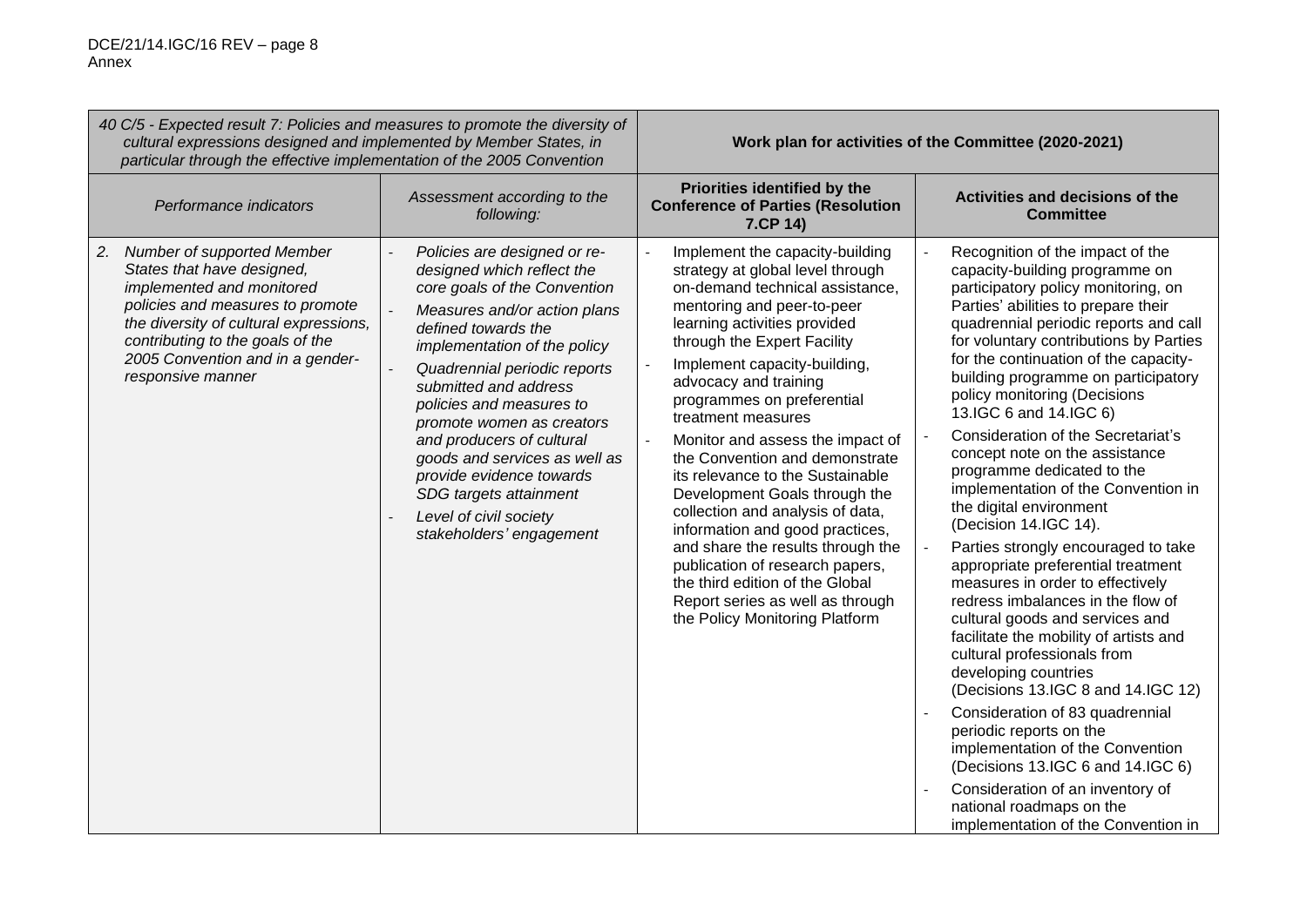| 40 C/5 - Expected result 7: Policies and measures to promote the diversity of<br>cultural expressions designed and implemented by Member States, in<br>particular through the effective implementation of the 2005 Convention |                                                                                                                                                                                    |                                                                                                                                                                                                                                                                        | Work plan for activities of the Committee (2020-2021)                                                                                                                                                                                                                                                                                                                                                                                                                                                                                 |
|-------------------------------------------------------------------------------------------------------------------------------------------------------------------------------------------------------------------------------|------------------------------------------------------------------------------------------------------------------------------------------------------------------------------------|------------------------------------------------------------------------------------------------------------------------------------------------------------------------------------------------------------------------------------------------------------------------|---------------------------------------------------------------------------------------------------------------------------------------------------------------------------------------------------------------------------------------------------------------------------------------------------------------------------------------------------------------------------------------------------------------------------------------------------------------------------------------------------------------------------------------|
| Performance indicators                                                                                                                                                                                                        | Assessment according to the<br>following:                                                                                                                                          | Priorities identified by the<br><b>Conference of Parties (Resolution</b><br>7.CP 14)                                                                                                                                                                                   | Activities and decisions of the<br><b>Committee</b>                                                                                                                                                                                                                                                                                                                                                                                                                                                                                   |
|                                                                                                                                                                                                                               |                                                                                                                                                                                    |                                                                                                                                                                                                                                                                        | the digital environment based on<br>information collected from 20 Parties<br>(Decision 13.IGC 7)                                                                                                                                                                                                                                                                                                                                                                                                                                      |
|                                                                                                                                                                                                                               |                                                                                                                                                                                    |                                                                                                                                                                                                                                                                        | Postponement of the publication of<br>the third edition of the Global Report<br>to the fifteenth session of the<br>Committee, i.e. to a session not<br>preceding a session of the<br><b>Conference of Parties</b><br>(Decision 14.IGC 6)<br>In-depth analysis of the information<br>and data collected from the<br>submitted quadrennial periodic<br>reports, to feed into a special edition<br>of the Global Report on Gender<br>Equality in the cultural and creative<br>sectors.                                                   |
| Number of supported Member<br>3.<br>States and civil society<br>stakeholders that have effectively<br>implemented international<br>assistance, including through the<br>International Fund for Cultural<br>Diversity          | Level of contributions to the<br>International Fund for Cultural<br>Diversity<br>International assistance<br>requests submitted<br>Project initiatives successfully<br>implemented | Implement the IFCD and<br>recommendations from its second<br>external evaluation in order to<br>develop a new fundraising and<br>communication strategy, to revise<br>the IFCD results-based<br>management framework on the<br>basis of a project impact<br>assessment | Approval of nine projects for funding<br>by the IFCD under the ninth call (total<br>amount of US \$760,858)<br>(Decision 13.IGC 5a) and six projects<br>under the tenth call (total amount of<br>US\$436,965) (Decision 14.IGC 8).<br>Adoption of a provisional budget for<br>2020-2021 of US\$1,843,164<br>(Decision 13.IGC 5c)<br>Request to the Director-General to<br>issue the annual calls for voluntary<br>contributions to the IFCD (Decisions<br>13.IGC 5c and Decisions 14.IGC 7<br>and 11) and an additional call tailored |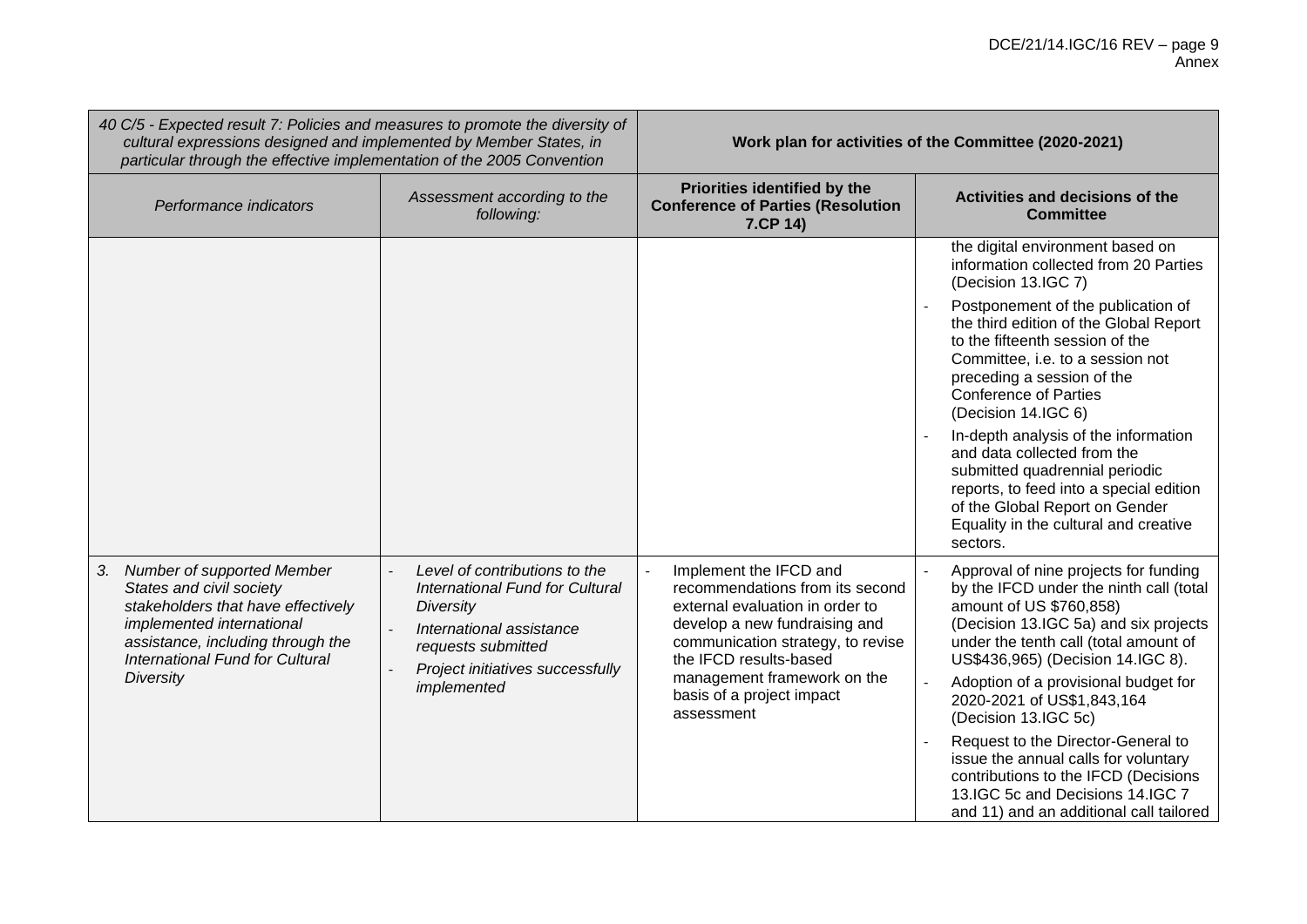| 40 C/5 - Expected result 7: Policies and measures to promote the diversity of<br>cultural expressions designed and implemented by Member States, in<br>particular through the effective implementation of the 2005 Convention                                                                                 |                                                                                                                                                                                                                                                     | Work plan for activities of the Committee (2020-2021)                                                                                                                                                                                                           |                                                                                                                                                                                                                                                                                                                                                                                                                                                                                                                                                                                                                                                                                                                                                             |
|---------------------------------------------------------------------------------------------------------------------------------------------------------------------------------------------------------------------------------------------------------------------------------------------------------------|-----------------------------------------------------------------------------------------------------------------------------------------------------------------------------------------------------------------------------------------------------|-----------------------------------------------------------------------------------------------------------------------------------------------------------------------------------------------------------------------------------------------------------------|-------------------------------------------------------------------------------------------------------------------------------------------------------------------------------------------------------------------------------------------------------------------------------------------------------------------------------------------------------------------------------------------------------------------------------------------------------------------------------------------------------------------------------------------------------------------------------------------------------------------------------------------------------------------------------------------------------------------------------------------------------------|
| Performance indicators                                                                                                                                                                                                                                                                                        | Assessment according to the<br>following:                                                                                                                                                                                                           | Priorities identified by the<br><b>Conference of Parties (Resolution</b><br>7.CP 14)                                                                                                                                                                            | Activities and decisions of the<br><b>Committee</b>                                                                                                                                                                                                                                                                                                                                                                                                                                                                                                                                                                                                                                                                                                         |
|                                                                                                                                                                                                                                                                                                               |                                                                                                                                                                                                                                                     |                                                                                                                                                                                                                                                                 | to different audiences<br>(Decisions 14.IGC 7 and 14.IGC 11)<br>Renewal of half of the members of<br>the Panel of Experts responsible for<br>evaluating requests for funding from<br>the IFCD and preparing<br>recommendations for adoption by the<br>Committee on the projects to be<br>financed (Decision 13.IGC 5a)<br>Implementation of the<br>recommendations of the second<br>external evaluation of the IFCD<br>adopted by the Committee as a<br>matter of urgency (Decisions<br>13.IGC 5b and 14.IGC 9)<br>Consideration of the external<br>evaluation of the 2013-2018 IFCD<br>fundraising and communication<br>strategy and adoption of a new IFCD<br>fundraising and communication<br>strategy for the 2021-2023 period<br>(Decision 14.IGC 11). |
| 4. Number of supported Member<br>States that have designed,<br>implemented and monitored<br>policies and measures to promote<br>the 1980 Recommendation on the<br>Status of Artists, especially artistic<br>freedom, contributing to the goals<br>of the 2005 Convention and in a<br>gender-responsive manner | Cultural policies and measures<br>to promote and protect artistic<br>freedom<br>Global survey submitted on<br>policies that recognize the<br>social and economic rights of<br>artists<br>Evidence of measures and/or<br>action plans that implement | pursue synergies in the<br>monitoring of policies and<br>measures related to the 1980<br>Recommendation on the Status<br>of the Artist as well as with the<br>activities of the Communication<br>and Information Sector and the<br>Division for Gender Equality | In-depth analysis of the information<br>and data collected from the<br>submitted quadrennial periodic<br>reports and the questionnaires on the<br>implementation of the 1980<br>Recommendation, to feed into (i) a<br>detailed analysis of the                                                                                                                                                                                                                                                                                                                                                                                                                                                                                                              |